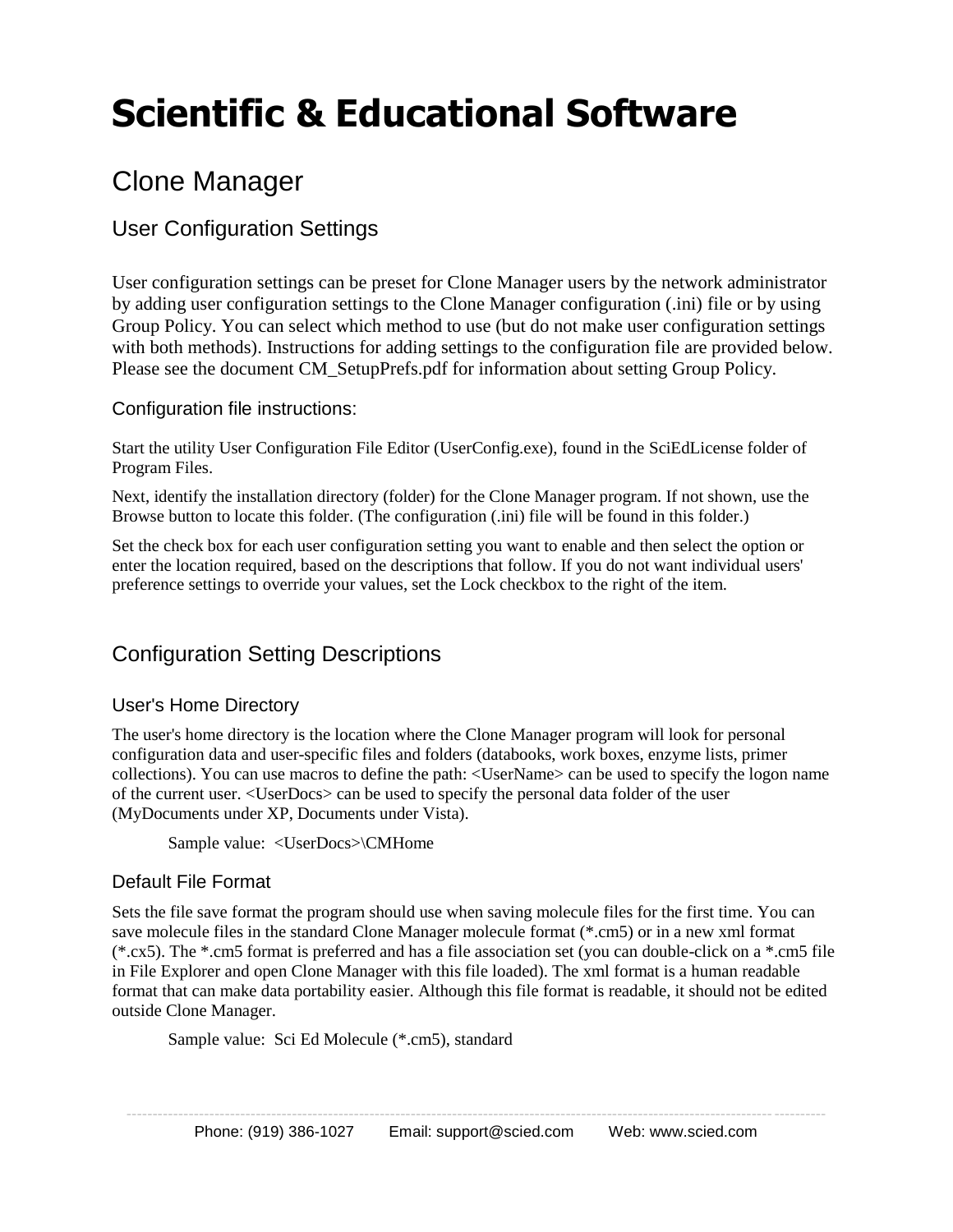#### Shared Resource Location

Sets the location where shared resources are located. Enzyme lists and DataBook database files can be shared with others in the group. If you are using the Clone Manager Professional suite, you can also share primer collection files. Note that shared resources are read-only. Please refer to the Clone Manager help file topic Shared Resources, Set Up for instructions on how to set up this shared location. (The text of this help topic is included at the end of this document.)

Sample value: \\server\shared resource location

#### Prompt for Author Stamp

Select Yes to set the program to prompt for author information when a file is saved for the first time. Users can enter an author name, date, and notebook reference. This information is sent to the Notes field in Clone Manager molecule (\*.cm5) files and can be printed on the page with a molecule map or written to a DataBook entry. Author stamping can help you to identify the source of a file or the location of needed documentation.

#### Author Name

This is the name that will be automatically entered in the Author Name field when the Author Stamp function is used. The macro <UserName> can be used to specify the logon name of the current user.

Sample value: <UserName>

#### Repository Location

Users can use Submit to Repository to instruct the Clone Manager program to send molecule data to a central shared folder (location) you specify. This location may be a central repository for molecule files shared by a group, or a back-up location where you have decided to keep an extra copy of critical files. You can use the Repository Data Format to set the data file format. Note: the path you enter must be accessible from the client computers. It is recommended that you use UNC format (see sample below).

Sample value: \\server\shared repository location

#### Repository Data Format

This setting allows you to specify the data file format used when Submit to Repository sends a copy of the molecule data to the central shared folder (location) specified as the Repository location (see above). File format options include: Send Copy of Sci Ed Molecule file (\*.cm5) (default file format), Export Data Subset as GenBank (human readable text format that can be easily read by other programs), Send Xml Sci Ed Molecule file (\*.cx5) (an xml parsable format).

Sample value: Send copy of SciEd Molecule file (\*.cm5)

### Setting up Shared Resources

If you are running the program under a multi-user license (Small WorkGroup or Concurrent User license types), you can share enzyme lists and DataBook database files with others in the group. If you are using the Clone Manager Professional suite, you can also share primer collection files.

#### Files that can be shared

Enzyme master file, file name SEEnz32.enz Set of user lists, file name SEUserList.dat List of special enzymes, filename SEUserDef.enz GenBank import filter, filename SEKeyList.dat DataBook database files, \*.dx5